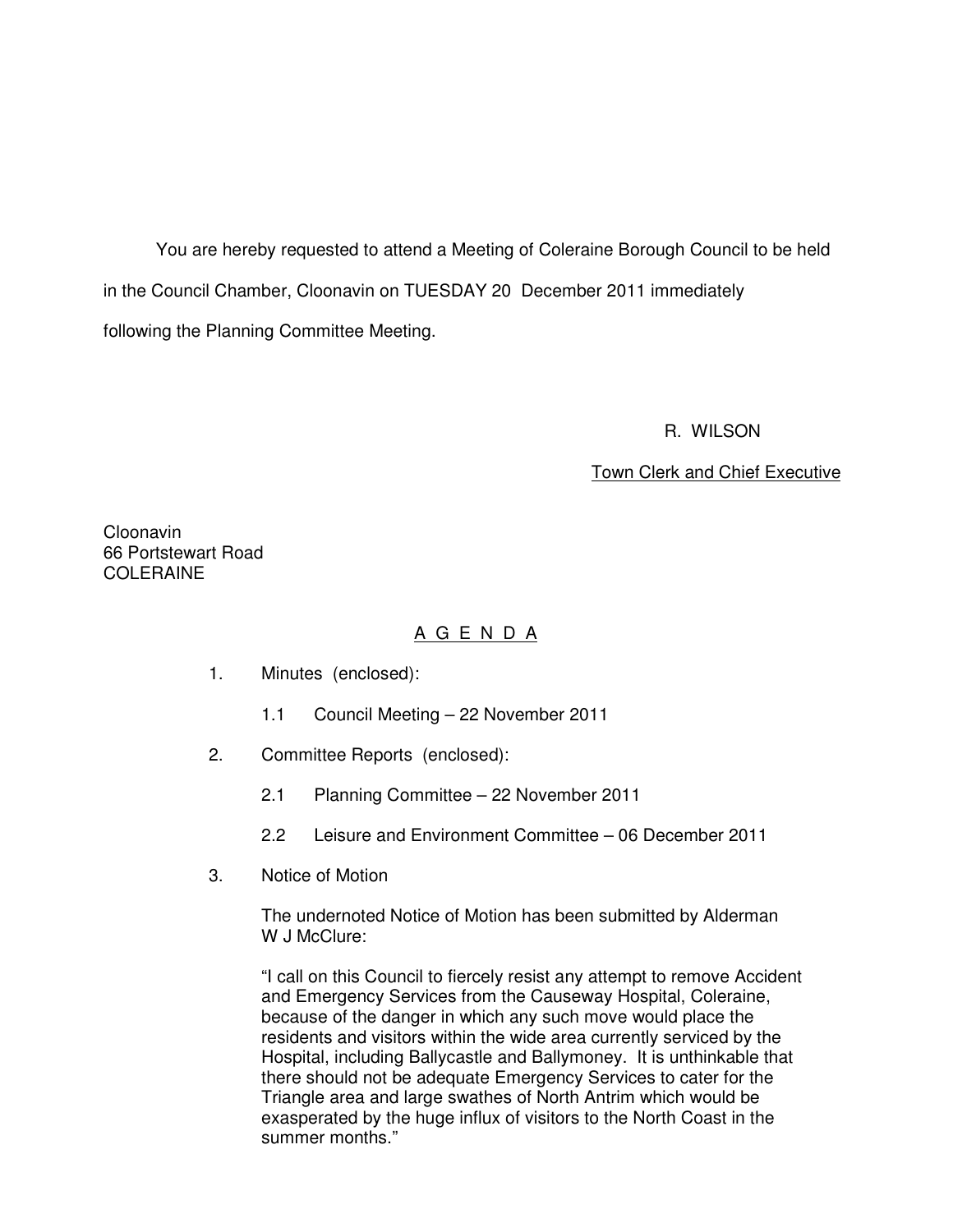- 4. Environmental Services' Report (enclosed)
- **(Item 2.0)** Tender for Supply/Delivery of 22 m<sup>3</sup> Refuse Collection Vehicle (RCV) – Update from Leisure and Environment Committee\*
	- 5. Development Services' Report (enclosed)
		- **(Item 5.0)** Lansdowne Refurbishment Scheme, Portrush\*
	- 6. Chief Executive's Report (enclosed)

**(Item 1.0)** Land and Property\*

- 7. Consultation Documents (List enclosed)
- 8. Correspondence, including inter alia:
	- (a) Letter dated 06 December 2011 from Roads Service Headquarters re Review of Off-Street Parking Charges for Previously Free Car Parks (copy enclosed)
	- (b) Reports available in Members' Library (List enclosed)
- 9. Documents for Sealing

### **Enclosed for Information:**

- (1) Letter dated 29 November 2011 from Northern Ireland Ambulance Service Health and Social Care Trust regarding Equality Work Streams
- (2) Letter dated 29 November 2011 from National Association of Councillors Northern Ireland Region regarding Severance Payments
- (3) E-mail dated 02 December 2011 from The Northern Bank regarding Changes to Branches
- (4) Northern Ireland Audit Office Report by the Chief Local Government Auditor 09 December 2011
- (5) Department for Regional Development DRD Magazine 'On the Move'
- (6) Northern Ireland Statistics & Research Agency 2011 Census Outputs Information Events
- **\* Recommended for consideration "In Committee".**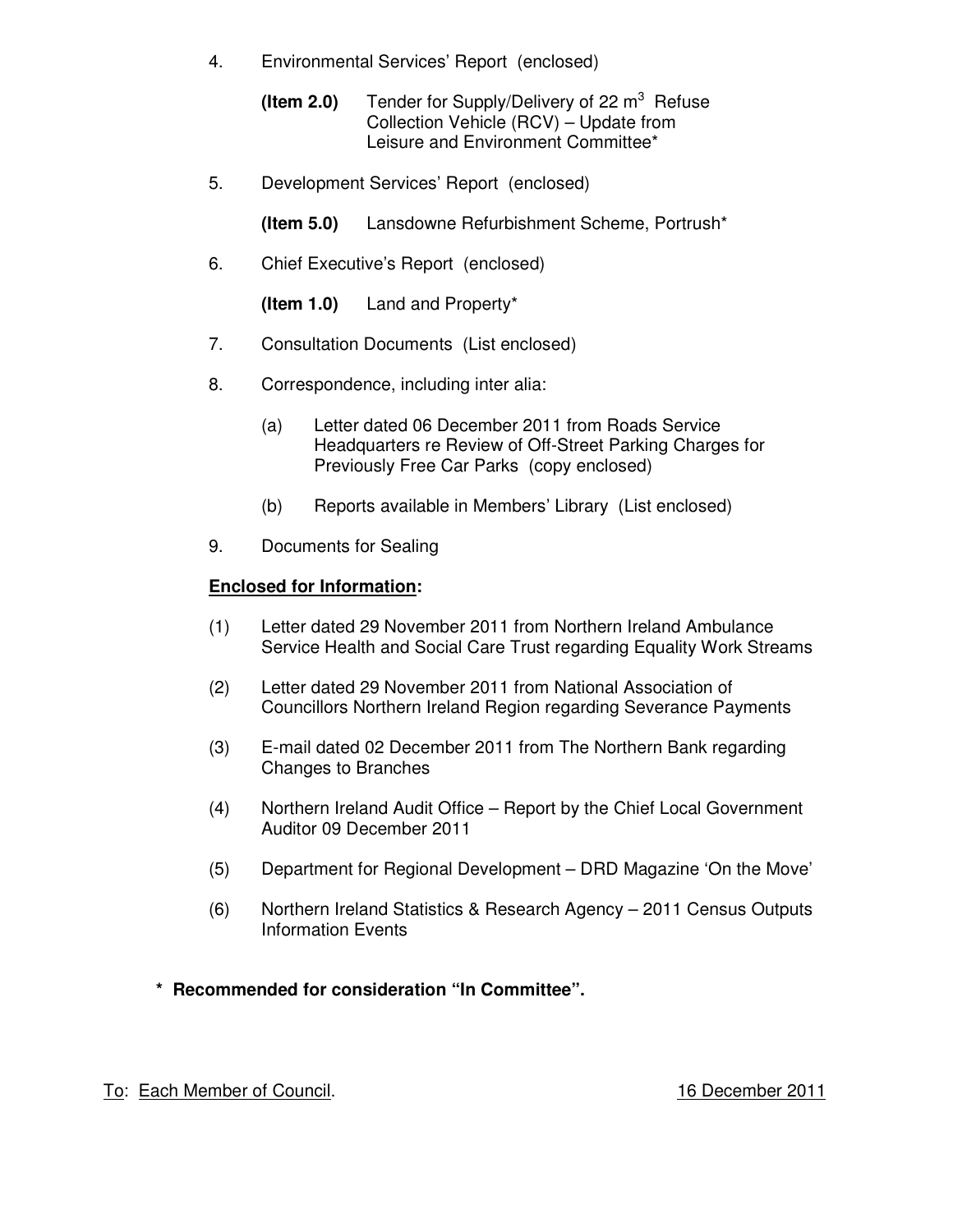### **COUNCIL MEETING**

### **22nd November, 2011.**

|                                   | The Mayor, Alderman J. M. Bradley, in the Chair<br>The Deputy Mayor, Councillor W. A. King<br><b>Aldermen</b>                                                                                                                                                                              |                                                                                                                                 |
|-----------------------------------|--------------------------------------------------------------------------------------------------------------------------------------------------------------------------------------------------------------------------------------------------------------------------------------------|---------------------------------------------------------------------------------------------------------------------------------|
| <b>Present:</b>                   |                                                                                                                                                                                                                                                                                            |                                                                                                                                 |
|                                   |                                                                                                                                                                                                                                                                                            |                                                                                                                                 |
|                                   |                                                                                                                                                                                                                                                                                            |                                                                                                                                 |
|                                   | W. T. Creelman<br>N. F. Hillis                                                                                                                                                                                                                                                             | W. J. McClure                                                                                                                   |
|                                   | <b>Councillors</b>                                                                                                                                                                                                                                                                         |                                                                                                                                 |
|                                   | C. Archibald<br>Y. Boyle (Ms.)<br>A. S. Cole<br>G. Duddy<br>(Items $1.0 - 9.2$ )<br>E. P. Fielding (Mrs.)<br>M. Fielding<br><b>B.</b> Fitzpatrick                                                                                                                                          | R. J. Holmes<br>R. A. Loftus (Mrs.)<br>W. McCandless<br>D. McClarty<br>(Items $1.0 - 8.0$ )<br>G. L. McLaughlin<br>A. McQuillan |
| Officers in<br><b>Attendance:</b> | Town Clerk and Chief Executive, Head of Performance,<br>Policy and Governance, Corporate Director of Environmental<br>Services, Corporate Director of Leisure and Development,<br>Head of Development Services, Tourism Manager, Senior<br><b>Technical Officer and Clerical Assistant</b> |                                                                                                                                 |
| <b>Apologies:</b>                 | Alderman Mrs. Hickey and Councillor Barbour                                                                                                                                                                                                                                                |                                                                                                                                 |

### **1.0 MAYOR'S REMARKS**

The Mayor welcomed everyone to the Meeting.

### **2.0 MINUTES**

The Minutes of the Council Meeting of 25<sup>th</sup> October, 2011 were confirmed and signed.

### **3.0 COMMITTEE REPORTS**

### **3.1 Leisure and Environment Committee**

 The Chairman, Councillor Cole, moved the adoption of the Leisure and Environment Committee Report; this was duly seconded by Alderman Creelman.

Matters arising:

3.1.1 Coleraine Sports Council – Request for Grant

A typing error in relation to this item would be amended in the minutes.

3.1.2 Entertainment Licence – The York Inn, Portstewart

#### **Agreed:**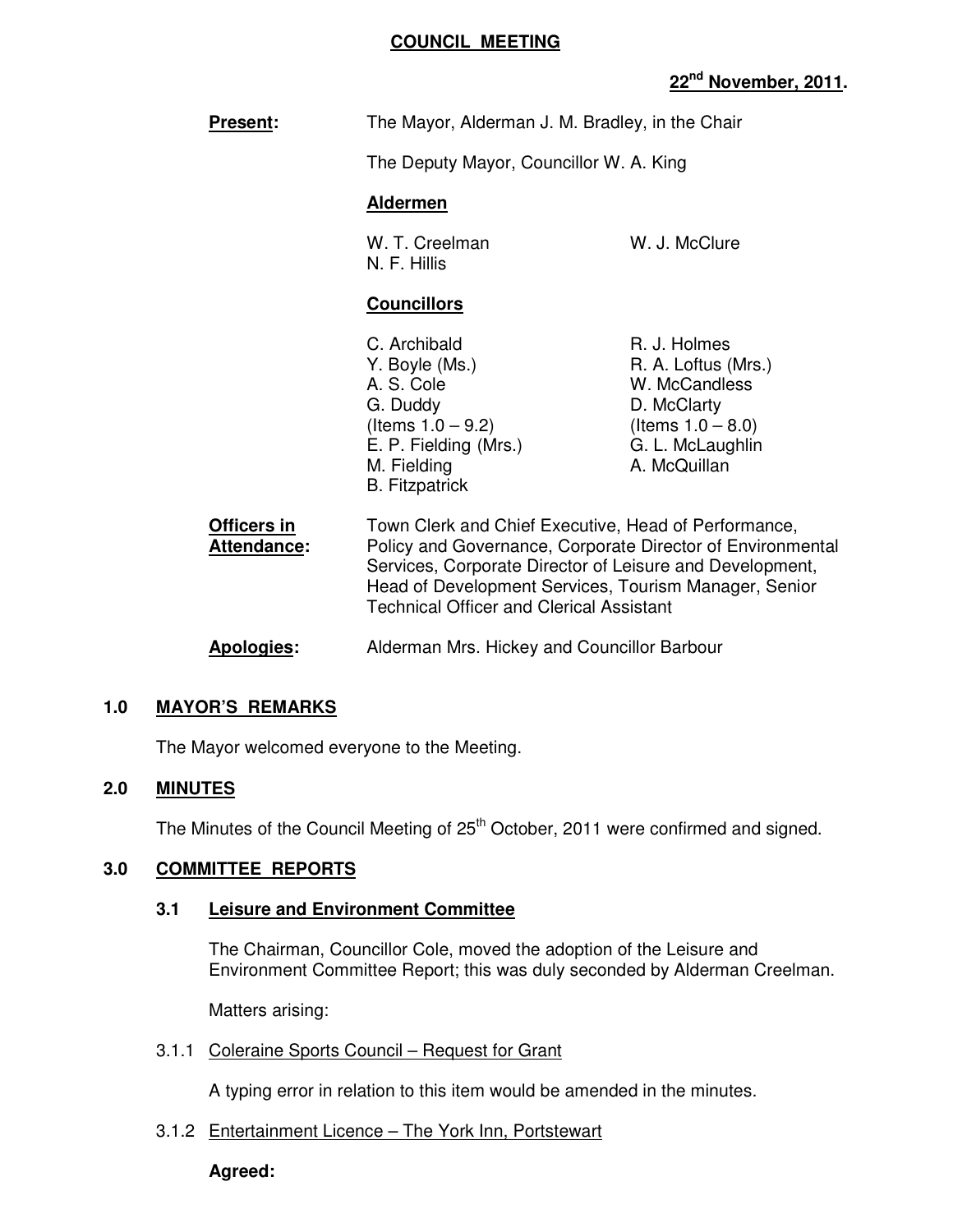That this application be renewed, no further contact from the objector having been received.

The Committee Report was agreed subject to the amendments.

### **3.2 Policy and Development Committee**

 The Vice Chairman, Councillor Fielding, moved the adoption of the Policy and Development Committee Report; this was duly seconded by Councillor Fitzpatrick.

Matters arising:

### 3.2.1 East Strand Lighting Scheme

The Head of Development Services and the Tourism Manager provided a report on the scheme and answered questions posed by members.

It was proposed by Councillor Fitzpatrick and seconded by Councillor Holmes:

That Council support Officers' recommendations to match the Northern Ireland Tourist Board (NITB) funding from the capital budget.

It was proposed, as an amendment, by Councillor Duddy and seconded by Alderman McClure:

That Council wait until guaranteed funds from landfill taxes were available rather than provide funding from the capital budget.

On being put to the vote, the amendment was lost by thirteen votes to four.

### **Agreed:**

That Council match the NITB funding from the capital budget.

The Committee Report was agreed subject to the amendment.

### **4.0 ENTERTAINMENT LICENCES**

### **4.1 Sweeney's Public House & Wine Bar, 6 Seaport Avenue, Portballintrae**

 An application for Grant of an Entertainment Licence had been received from Mr. P. Kane.

 Days and times on which it is intended to provide entertainment: Monday/Tuesday to Saturday/Sunday – 11.30am – 1.00am Sunday 12.30pm - Midnight.

Statutory period of 28 days due to expire on Monday  $5<sup>th</sup>$  December, 2011.

### **Agreed:**

Grant of Licence subject to no representations being received within the statutory period, no PSNI objections and compliance with any recommendations made by the NI Fire and Rescue Service and Council's licensing department inclusive of the following special conditions: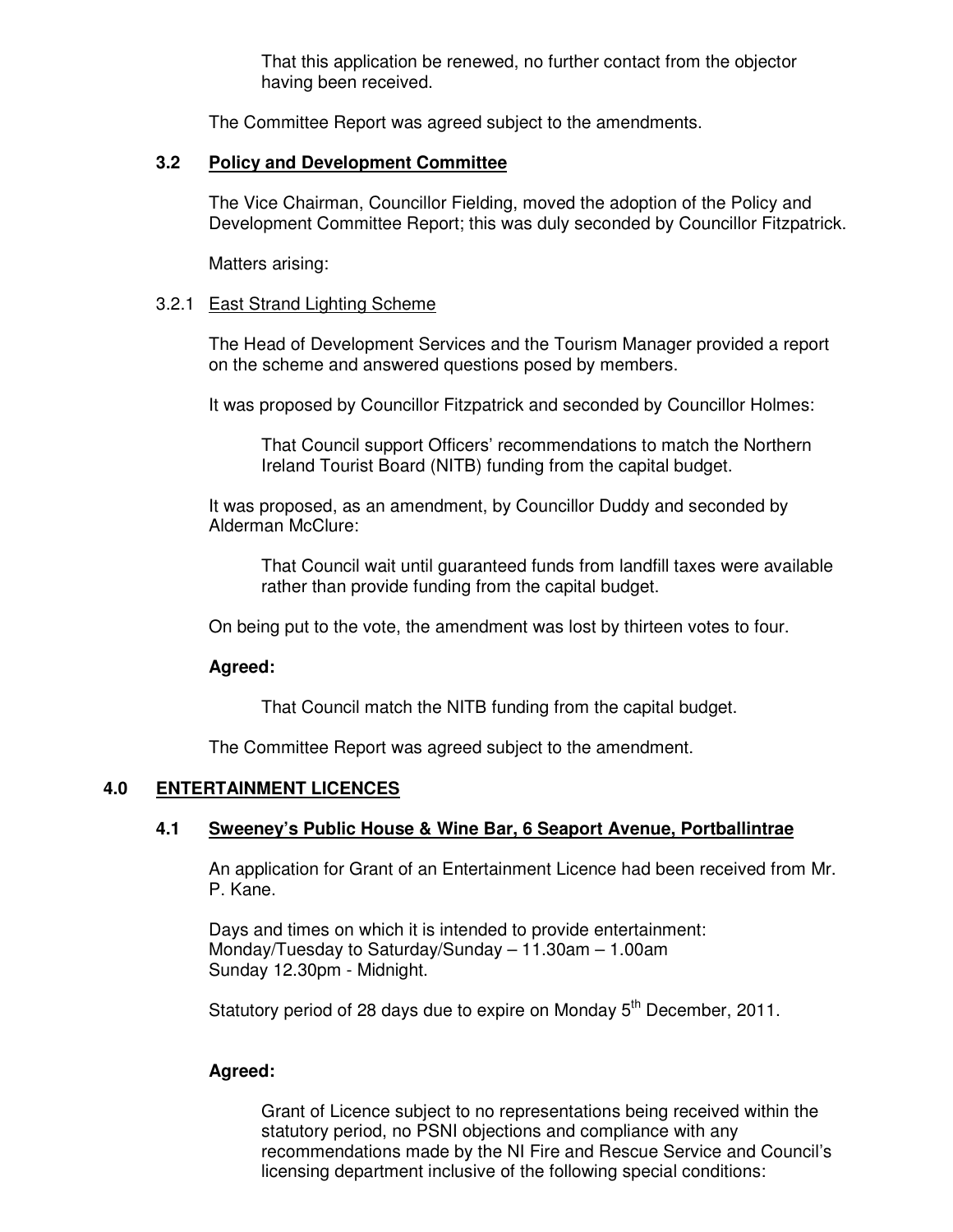- All requirements as contained within Night Safe Coleraine Code of Best Practice 2008.
- All door supervisors employed must be licensed with a scheme recognised by Coleraine Borough Council.

### **4.2 The Blackthorn Inn, 14-16 Newmarket Street, Coleraine**

An application for Transfer of an Entertainment Licence had been received from Mr. R. Yates.

### **Agreed:**

Grant of Licence subject to no representations being received within the statutory period, no PSNI objections and compliance with any recommendations made by the NI Fire and Rescue Service and Council's licensing department inclusive of the following special conditions:

- All requirements as contained within Night Safe Coleraine Code of Best Practice 2008.
- All door supervisors employed must be licensed with a scheme recognised by Coleraine Borough Council.

### **5.0 DOCUMENTS TABLED**

 Members noted the list of documents which had been made available in the Members' Library (previously supplied).

### **6.0 CONSULTATION LIST**

Details of consultation documents received were noted (previously supplied).

 Any Member who wished to make a response was asked to contact the Head of Performance, Policy and Governance before the due date for comments as detailed in the Report.

### **7.0 MOYLE DISTRICT COUNCIL - RURAL COMMUNITY TRANSPORT - HEALTH AND WELLBEING FUNDING**

Read letter from the Town Clerk and Chief Executive of Moyle District Council (previously supplied) advising of his Council's letter to the Minister for Health, Social Services and Public Safety (previously supplied) in relation to allowing existing DHSSPS' funds to be used to facilitate patients attending hospital appointments, and asking for Council's support.

### **Agreed:**

That Council support Moyle District Council.

### **8.0 TRAIN SERVICES BETWEEN COLERAINE AND LONDONDERRY**

Consideration was given to letter dated  $14<sup>th</sup>$  November, 2011 from the Department for Regional Development and the contents noted.

### **9.0 DOCUMENTS FOR SEALING**

Resolved: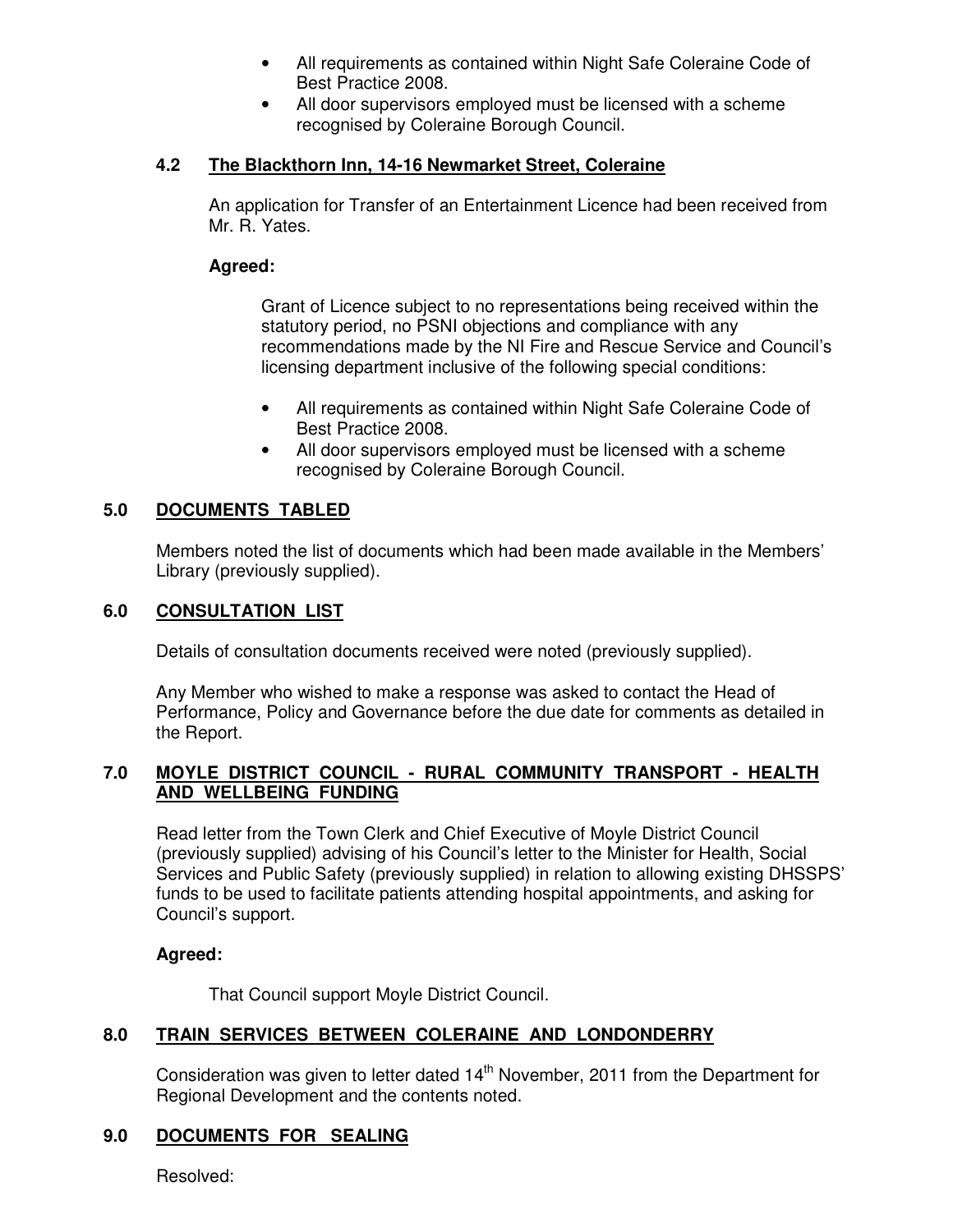That the following documents be sealed:

| 1. | Leases, 2 of (in duplicate)          | Council and FP McCann Ltd. -<br>i) Basement office at Portrush<br><b>Town Hall</b><br>ii) Outside storage space at<br>Causeway Street, Portrush   |
|----|--------------------------------------|---------------------------------------------------------------------------------------------------------------------------------------------------|
| 2  | Transfer (in triplicate)             | Council to Mr. & Mrs. B. Fitzpatrick<br>- Lands at 29 Millbrook Park,<br>Portstewart                                                              |
| 3  | Contract for Services (in duplicate) | Council and Messrs, A. and I. Hill<br>- Provision of sea and coastal<br>related activities at the<br>Watersports Centre, East Strand,<br>Portrush |
| 4  | Licence Agreement (in duplicate)     | Council and Messrs, A. and I. Hill<br>- Trading Unit at the Watersports<br>Centre, East Strand, Portrush                                          |
| 5  | <b>Cemetery Titles</b>               | Grant of Right of Burial - Deeds<br>Register Nos. 3817 - 3823<br>inclusive:                                                                       |
|    |                                      | Agherton<br>1<br>$\overline{c}$<br><b>Ballywillan</b><br>$\overline{c}$<br>Coleraine<br>Kilrea<br>$\overline{0}$                                  |

# Portstewart 2

# **11.0 PLANNED INDUSTRIAL ACTION – WEDNESDAY 30TH NOVEMBER, 2011**

 The Town Clerk and Chief Executive informed Members that he had received official notification of the planned industrial action from Unions. Services would be interrupted and otherwise affected but would be upheld as much as possible.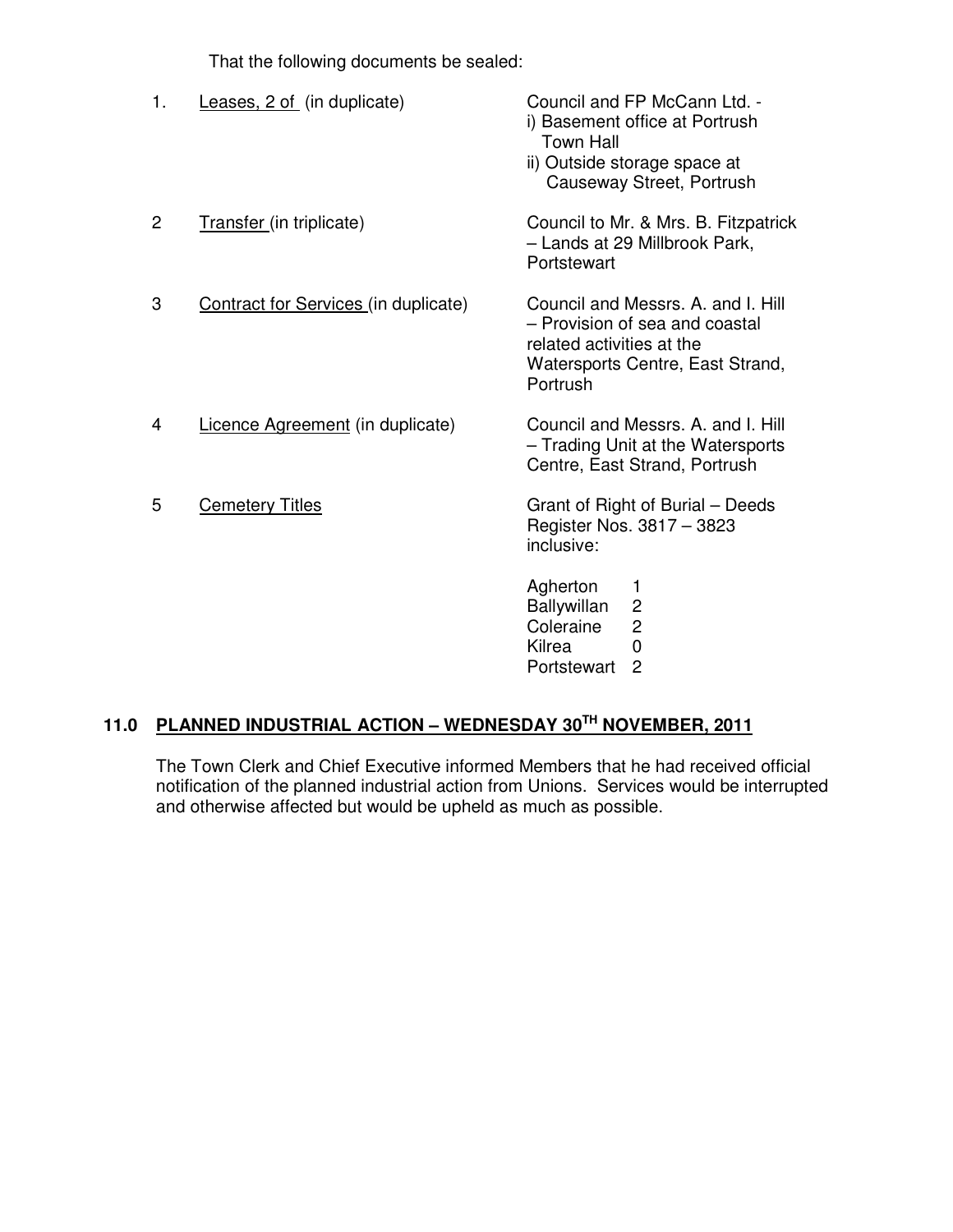### **PLANNING COMMITTEE**

## **22nd November, 2011.**

| <b>Present:</b>                   | Alderman W. J. McClure, in the Chair                                                                                                                                                                                    |                                                                                                                               |
|-----------------------------------|-------------------------------------------------------------------------------------------------------------------------------------------------------------------------------------------------------------------------|-------------------------------------------------------------------------------------------------------------------------------|
|                                   | The Mayor, Alderman J. M. Bradley                                                                                                                                                                                       |                                                                                                                               |
|                                   | The Deputy Mayor, Councillor W. A. King                                                                                                                                                                                 |                                                                                                                               |
|                                   | <b>Aldermen</b>                                                                                                                                                                                                         |                                                                                                                               |
|                                   | W. T. Creelman                                                                                                                                                                                                          | N. F. Hillis                                                                                                                  |
|                                   | <b>Councillors</b>                                                                                                                                                                                                      |                                                                                                                               |
|                                   | C. S. Alexander (Ms.)<br>C. Archibald<br>(Items $3.0 - 5.2$ )<br>Y. Boyle (Ms.)<br>A. S. Cole<br>G. Duddy<br>E. P. Fielding (Mrs.)<br>M. Fielding                                                                       | <b>B.</b> Fitzpatrick<br>R. J. Holmes<br>R. Loftus (Mrs.)<br>W. McCandless<br>D. McClarty<br>G. L. McLaughlin<br>A. McQuillan |
| Officers in<br><b>Attendance:</b> | Corporate Director of Leisure and Development, Head of<br>Development Services, Principal Administrative Officer,<br>Acting Head of Finance, Senior Technical Officer, Tourism<br><b>Manager and Clerical Assistant</b> |                                                                                                                               |
| Also in<br><b>Attendance:</b>     | Representatives from the Planning Service - Mr. A. Browne<br>and Mr. W. McIlmoyle                                                                                                                                       |                                                                                                                               |
| <b>Apologies:</b>                 | Alderman Mrs. Hickey and Councillor Barbour                                                                                                                                                                             |                                                                                                                               |

### **1.0 WELCOME**

The Chairman welcomed everyone to the Meeting.

### **2.0 PLANNING APPLICATIONS**

A list of forty two applications was presented for consideration (previously supplied).

### **Applications Deferred from Previous Meeting**

2.1 Application No. D1 C/2009/0497/F Demolition of existing buildings and erection of 2 ½ storey apartment building with 10 apartments ( $6 \times 2$  bed and  $4 \times 3$ bed) associated parking and landscaping at 1, 3 & 5 Portrush Road, Coleraine for Mr. J. J.

The opinion of the Planning Service was to refuse.

The application had now been withdrawn.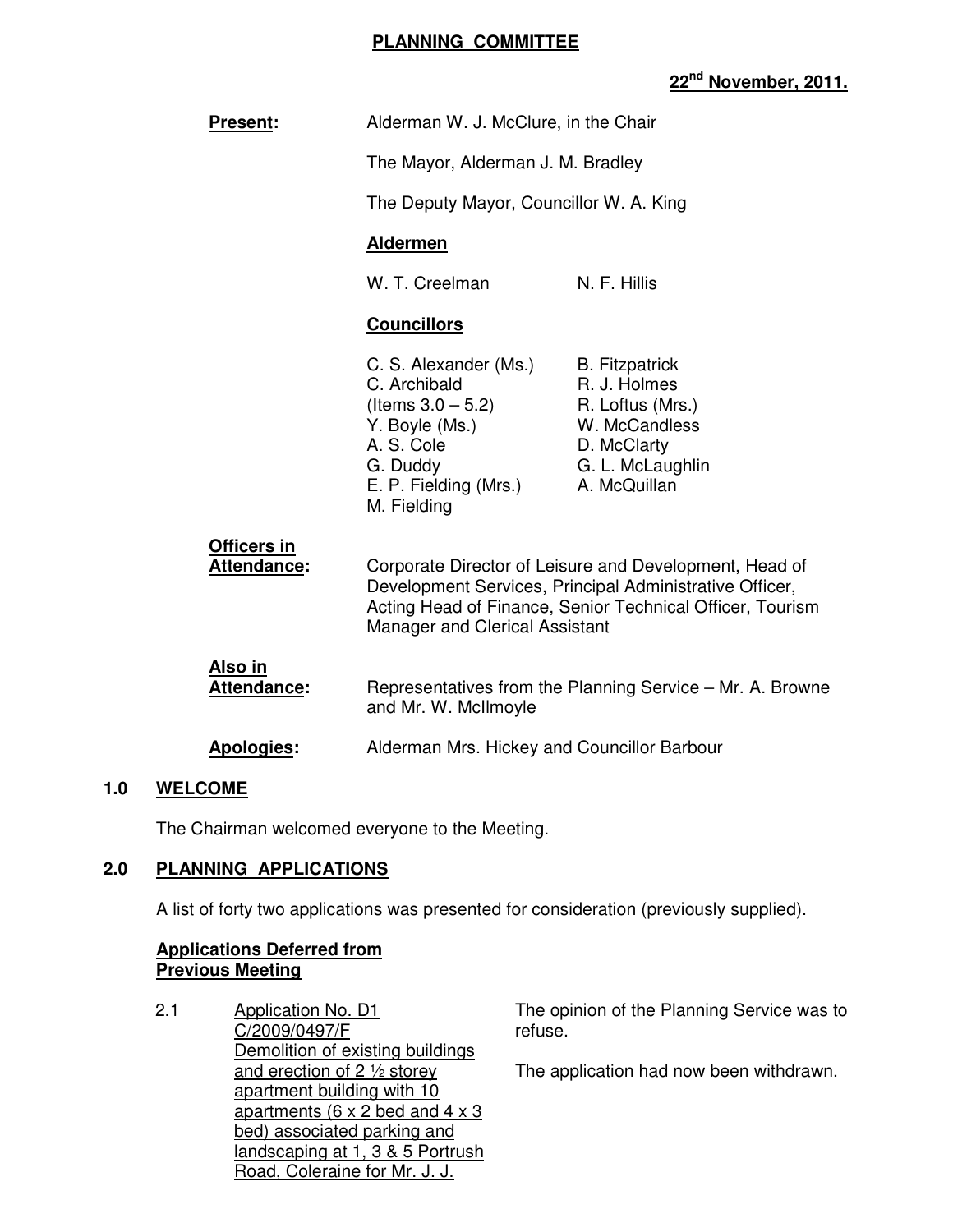**Butcher** 

- 2.2 Application No. D2 C/2009/0561/F 48 Room Nursing & Palliative Care Home & Associated site works at Lands off Strand View Cottages, Castlerock for NI **Healthcare**
- 2.3 Application No. D3 C/2010/0442/F Proposed A29 225kw wind turbine, with 30 metre hub, 292m North East of 247 Legavallon Road, Garvagh for OM **Consulting**
- 2.4 Application No. D4 C/2010/0519/LB Addition of a ramp to front entrance of building, to comply with current DDA Regulations at 24 The Diamond, Coleraine for Lloyds Banking Group
- 2.5 Application No. D5 C/2010/0588/O Site for farm dwelling at land between 142 and 144 Agivey Road, Coleraine for Mr. D. McAleese
- 2.6 Application No. D6 C/2010/0661/F Addition of ramp to front entrance of building to comply with current DDA Regulations at 24 The Diamond, Coleraine for Lloyds Banking Group
- 2.7 Application No. D7 C/2011/0084/F Change of use of existing boat shed to dwelling adjacent to 17 Bath Terrace, Portrush for Mr. C. Metson

2.8 Application No. D8 C/2011/0113/O Proposed 2 storey dwelling and double detached garage 60m east of 272 Drumcroone Road, Coleraine for Mr. T. Oliver

The opinion of the Planning Service was to approve.

It was noted that this application had been deferred pending further instruction from the Minister.

The opinion of the Planning Service was to refuse.

It was agreed that the decision be held for three weeks.

The opinion of the Planning Service was to refuse.

It was agreed that the application be refused.

The opinion of the Planning Service was to approve.

It was agreed that the application be approved.

The opinion of the Planning Service was to refuse.

It was agreed that the application be refused.

The opinion of the Planning Service was to approve.

It was agreed that the application be approved.

The opinion of the Planning Service was to refuse.

It was proposed by Councillor Mrs. Loftus, seconded by The Deputy Mayor and agreed:

That the decision be held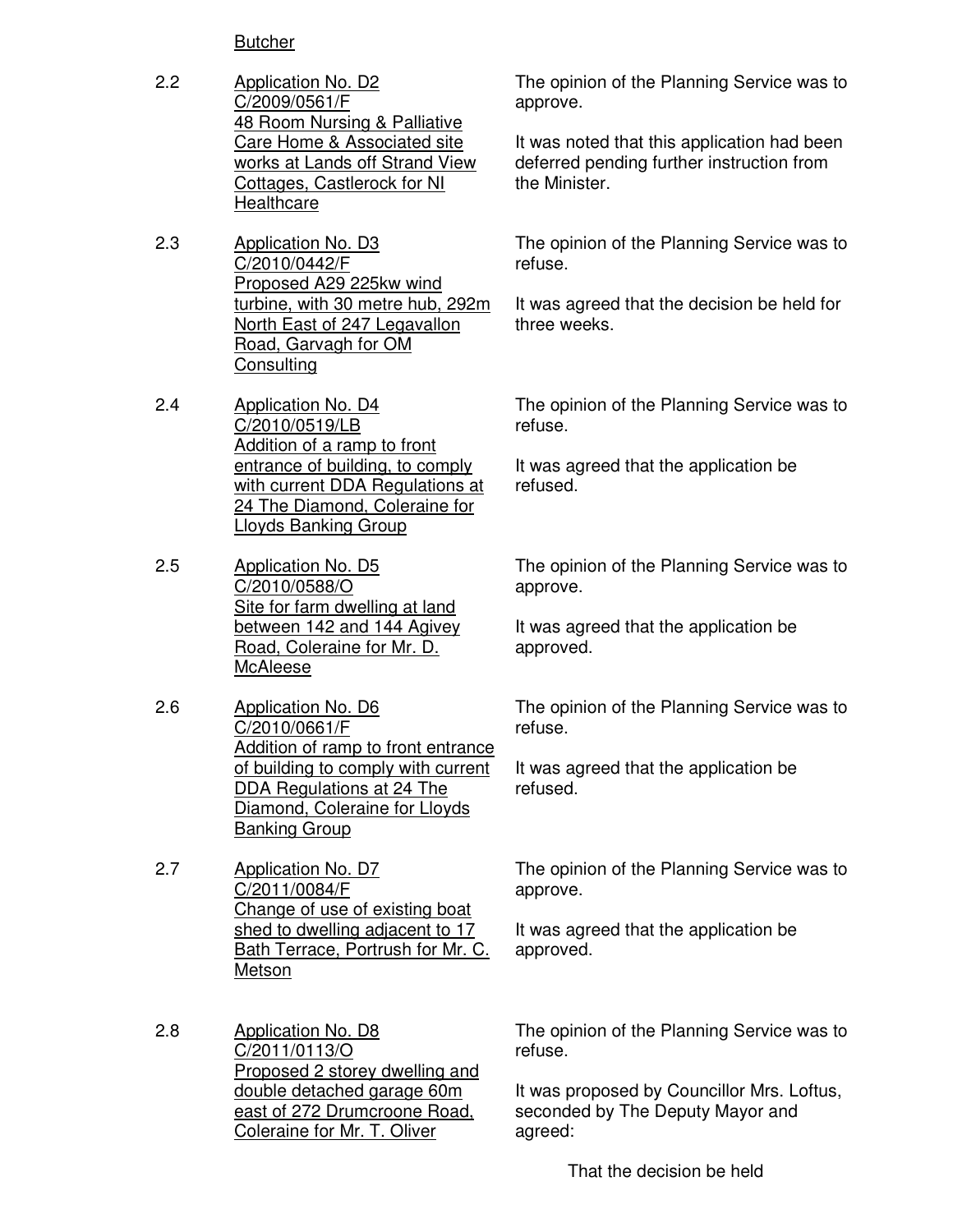for one month.

2.9 Application No. D9 C/2011/0145/O Proposed farm dwelling and detached garage at land adjacent to 30 Gortmacrane Road, Kilrea for Mr. John Alexander Gilmore

2.10 Application No. D10 C/2011/0225/F Proposed farm dwelling and garage on the Tamneyrankin Road at its junction with the Carhill Road, Swatragh for Mr. Peter McKeefry

The opinion of the Planning Service was to refuse.

The application had now been withdrawn.

The opinion of the Planning Service was to refuse.

It was proposed by Councillor McQuillan, seconded by Councillor Mrs. Loftus and agreed:

> That Council support the application.

### **New Applications**

2.11 Application No. 1 C/2009/0748/F Variation of condition No. 2 of planning permission C/2005/1380/F to allow additional non-hazardous waste types to be deposited (amended list of waste codes) at Coleraine Skip Hire & Recycling Ltd., Craigmore Landfill, Craigmore Road, Ringsend for Mr. Patrick Laverty

The opinion of the Planning Service was to approve.

It was proposed by Councillor Holmes, seconded by Councillor McClarty and agreed:

> That the application be deferred for one month to facilitate an office meeting on the grounds that all material planning considerations had not been assessed.

On being put to the meeting the proposal was carried, eight Members voting in favour and five Members voting against.

2.12 Application No. 11 C/2011/0147/F Proposed 250kw wind turbine with a 45m hub, under PPS18, 435 metres north of 85 Craigmore Road, Ringsend, Coleraine for Mr. James Farlow

The opinion of the Planning Service was to refuse.

It was proposed by Councillor McQuillan, seconded by The Deputy Mayor and agreed:

 That the application be deferred for one month to facilitate an office meeting on the grounds that all material planning considerations had not been assessed.

2.13 **Application No. 13** C/2011/0159/F Erection of 14 semi-detached, two storey houses (social housing development) at lands adjoining

The opinion of the Planning Service was to refuse.

It was proposed by Councillor McClarty and seconded by Councillor Fitzpatrick: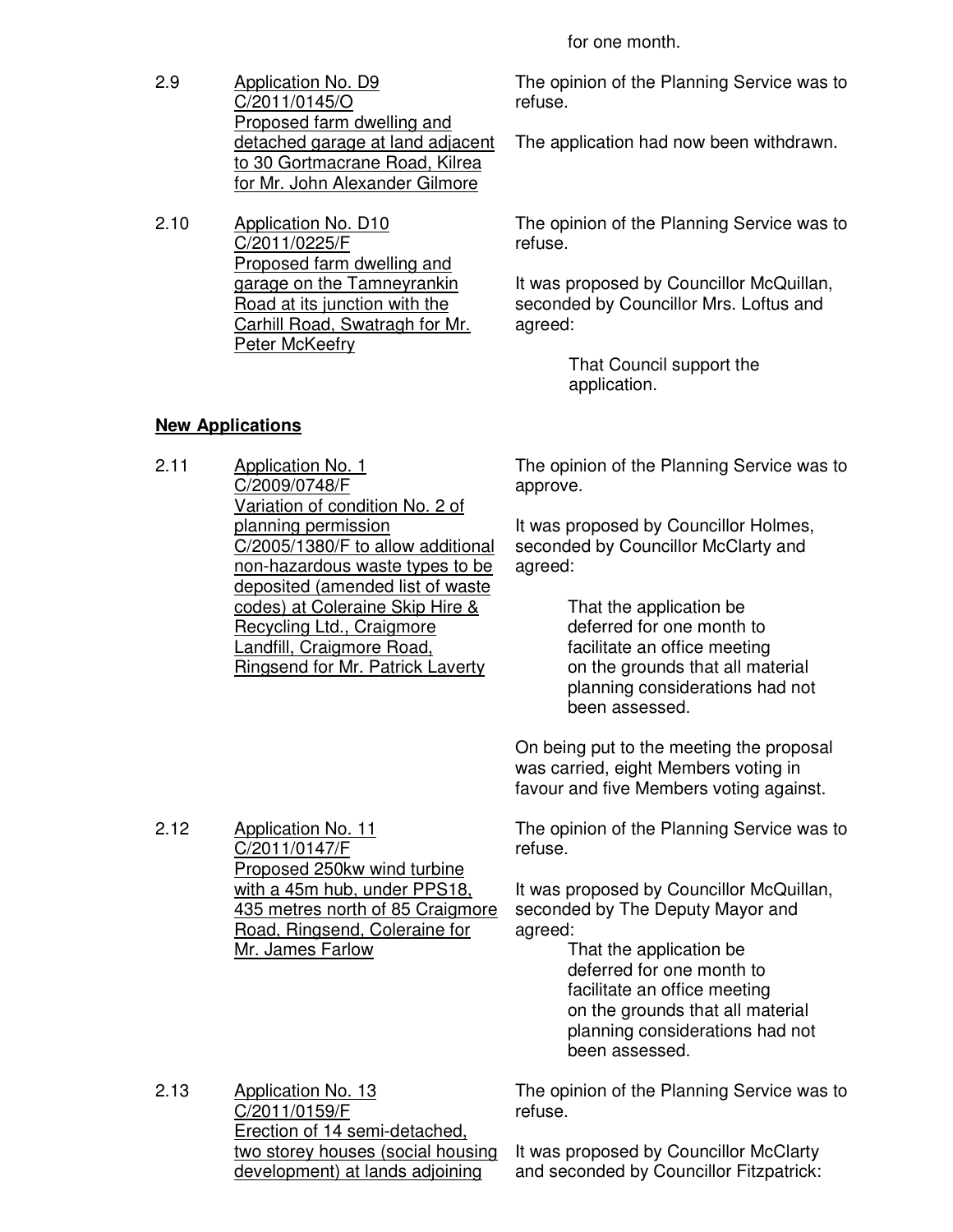Freehall Road and to the rear of 80 to 90 Freehall Road and to the rear of 7 to 15 Belvedere Avenue, Castlerock for Apex Housing Association

 That the application be deferred for one month to facilitate an office meeting on the grounds that all material planning considerations had not been assessed.

As an amendment it was proposed by Councillor McQuillan and seconded by Councillor Ms. Alexander:

> That the application be refused.

On being put to the Meeting the amendment was carried, twelve Members voting in favour and four Members voting against.

The opinion of the Planning Service was to refuse.

It was proposed by Councillor McQuillan, seconded by The Deputy Mayor and agreed:

> That the application be deferred for one month to facilitate an office meeting on the grounds that all material planning considerations had not been assessed.

The opinion of the Planning Service was to refuse.

It was proposed by Councillor McQuillan, seconded by The Deputy Mayor and agreed:

> That the application be deferred for one month to facilitate an office meeting on the grounds that all material planning considerations had not been assessed.

2.16 Application No. 21 C/2011/0304/F Demolition of existing semidetached dwelling to provide 1 no domestic dwelling with double garage and private amenity space at 17 Heathmount, Portstewart for Mr. & Mrs. Fletcher

The opinion of the Planning Service was to refuse.

It was proposed by The Deputy Mayor, seconded by Councillor McQuillan and agreed:

> That the application be deferred for one month to

2.14 Application No. 15 C/2011/0189/F Renovate and extend existing garage to provide ancillary living accommodation of a garden room and hobbies/craft at 30 Sea Road, Castlerock for Mr. & Mrs. J. Lennox

> Application No.17 C/2011/0258/F

**McFarland** 

Retrospective permission for the regularisation of the existing access at 89a Mettican Road, Garvagh for Mr. Norman

2.15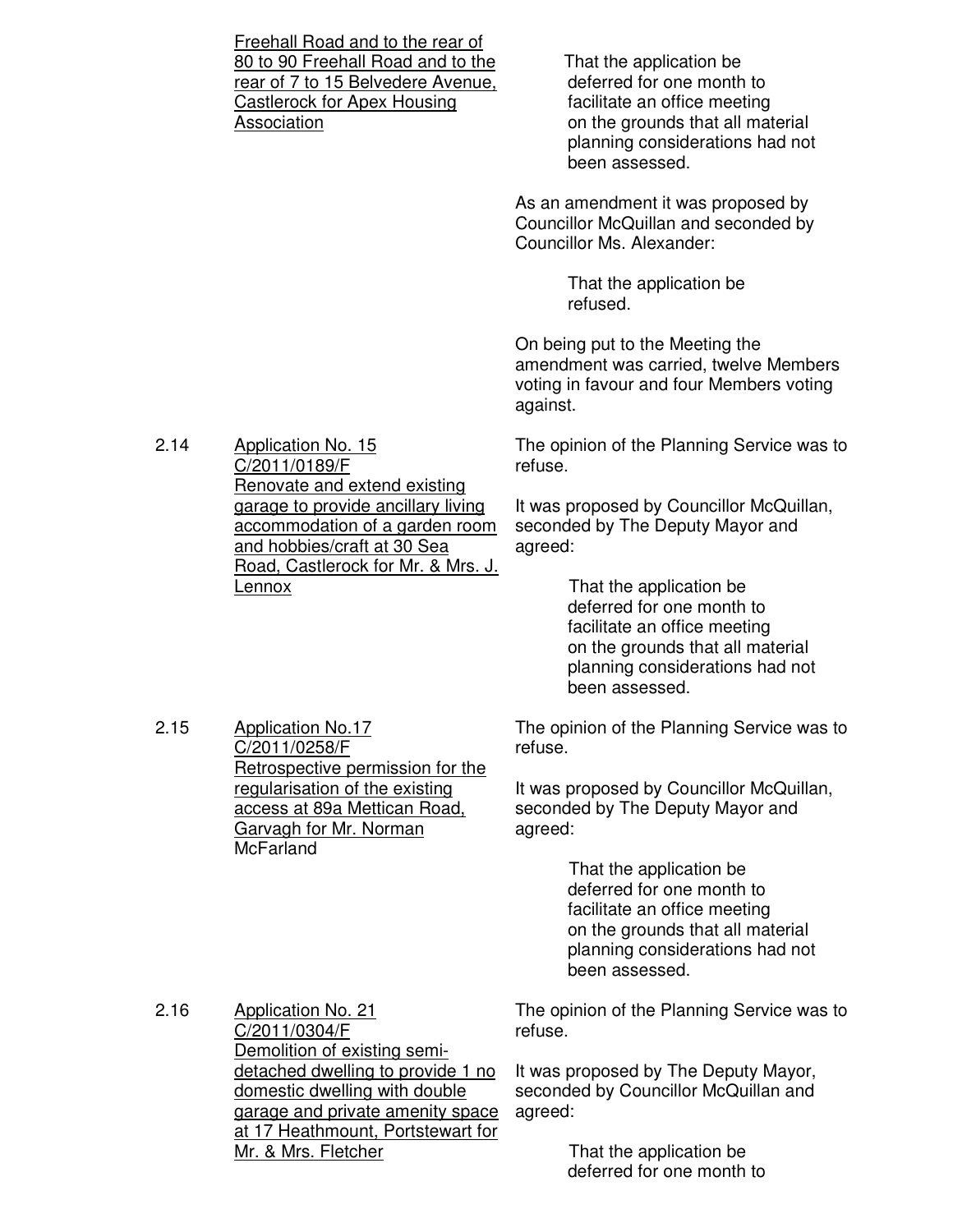facilitate an office meeting on the grounds that all material planning considerations had not been assessed.

2.17 Application No. 22 C/2011/0344/F Proposed footway alterations to facilitate off-street vehicular parking and turning within existing site curtilage, all accessed via the existing property vehicular entrance on its northern boundary at 70 Nursery Avenue, Coleraine for Mr. R. McMitchell

The opinion of the Planning Service was to refuse.

It was proposed by Councillor Duddy, seconded by Councillor Mrs. Fielding and agreed:

> That the application be deferred for one month to facilitate an office meeting on the grounds that all material planning considerations had not been assessed.

The opinion of the Planning Service was to refuse both applications.

It was proposed by Councillor McQuillan, seconded by Councillor McClarty and agreed:

> That the applications be deferred for one month to facilitate an office meeting on the grounds that all material planning considerations had not been assessed.

The opinion of the Planning Service was to refuse.

It was proposed by Councillor McQuillan, seconded by Councillor Duddy and agreed:

> That the application be deferred for one month to facilitate an office meeting on the grounds that all material planning considerations had not been assessed.

The opinion of the Planning Service was to refuse.

It was proposed by Councillor Mrs. Loftus, seconded by Councillor Ms. Boyle and agreed:

That the application be

2.18 Application No. 24 C/2011/0391/F Alterations to form new entrance doorway to front elevation replacing existing window opening at 95A Main Street, Garvagh for Garvagh Sports & Social Club

> Application No. 25 C/2011/0392/LB Replacing window opening to form entrance doorway at 95 Main Street, Garvagh for Garvagh Sports & Social Club

2.19 Application No. 28 C/2011/0420/O Dwelling and garage 90m North West of 58 Plantation Road, Garvagh, Coleraine for Mr. J. Mitchell

2.20

Application No. 31 C/2011/0437/O Site for proposed one and half storey infill/rounding off dwelling, 36m northwest of no 120 Edenbane Road, Coleraine for Mr. B. Devine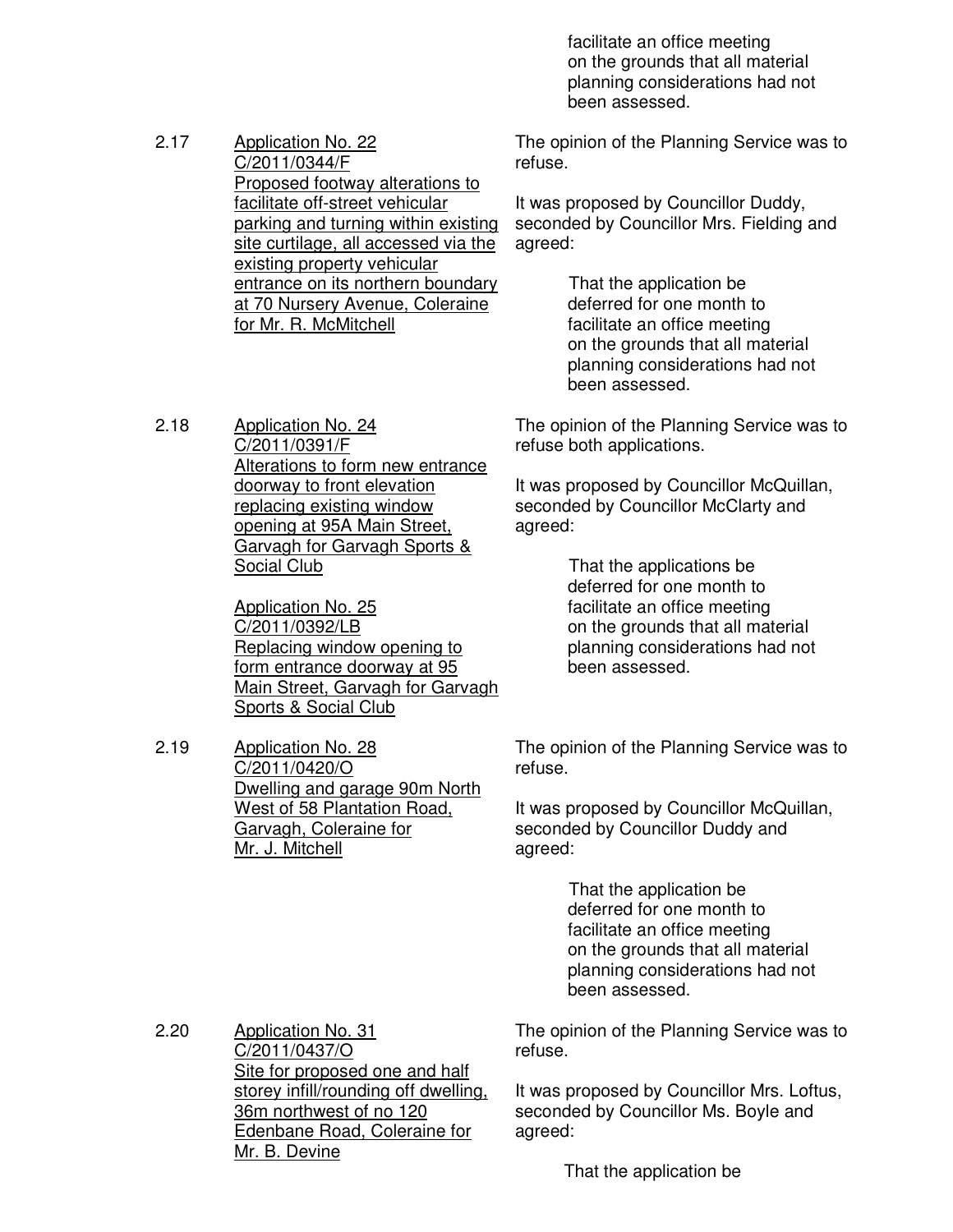deferred for one month to facilitate an office meeting on the grounds that all material planning considerations had not been assessed.

Change of use on ground floor The opinion of the Planning Service was to refuse.

> Consideration was given to letter of objection dated 17th November, 2011 from Dominican College, Portstewart (previously supplied).

It was proposed by Alderman Creelman, seconded by Councillor Mrs. Fielding and agreed:

That the application be refused.

### **3.0 OFFICE MEETINGS**

It was noted that the office meetings would be held on Friday  $2^{nd}$  December, 2011.

### **4.0 GENERAL PLANNING ISSUES**

2.21 Application No. 32

C/2011/0473/F

(no additional floor space

amusement arcade

created) from previous approved betting office (C/2008/0442/F) to

#### **4.1 Castlerock Community Association, Castlerock**

 A Member requested information regarding the erection of a sign for Castlerock Community Association.

Mr. Browne advised that planning permission was not necessarily required for the erection of signage and that Castlerock Community Association should contact the Planning Service with drawings of the proposed sign.

#### **4.2 Wind Turbine Applications**

 In response to a number of queries raised by Members regarding the time taken to process applications for small wind turbine developments and their siting within AONBs, Mr. Browne stated that:

- There were currently upwards of twenty applications in the Coleraine Division;
- The Department was required to process the applications within two months;
- The Northern Ireland Environment Agency considered each application on its merits;
- In terms of the siting of such developments in AONBs the NIEA rated applications low/medium/high impact risk;
- All applications were considered in accordance with PPS 18.

### **4.3 Draft Northern Area Plan – Public Examination Stage 2**

 Members considered the Report on Stage 2 of the Draft Northern Area Plan which had been submitted on Council's behalf to the Planning Appeals Commission by Fleming Mounstephen Planning Consultants. It was noted that the submission took account of the issues raised by Members at the Workshop on 24<sup>th</sup> October,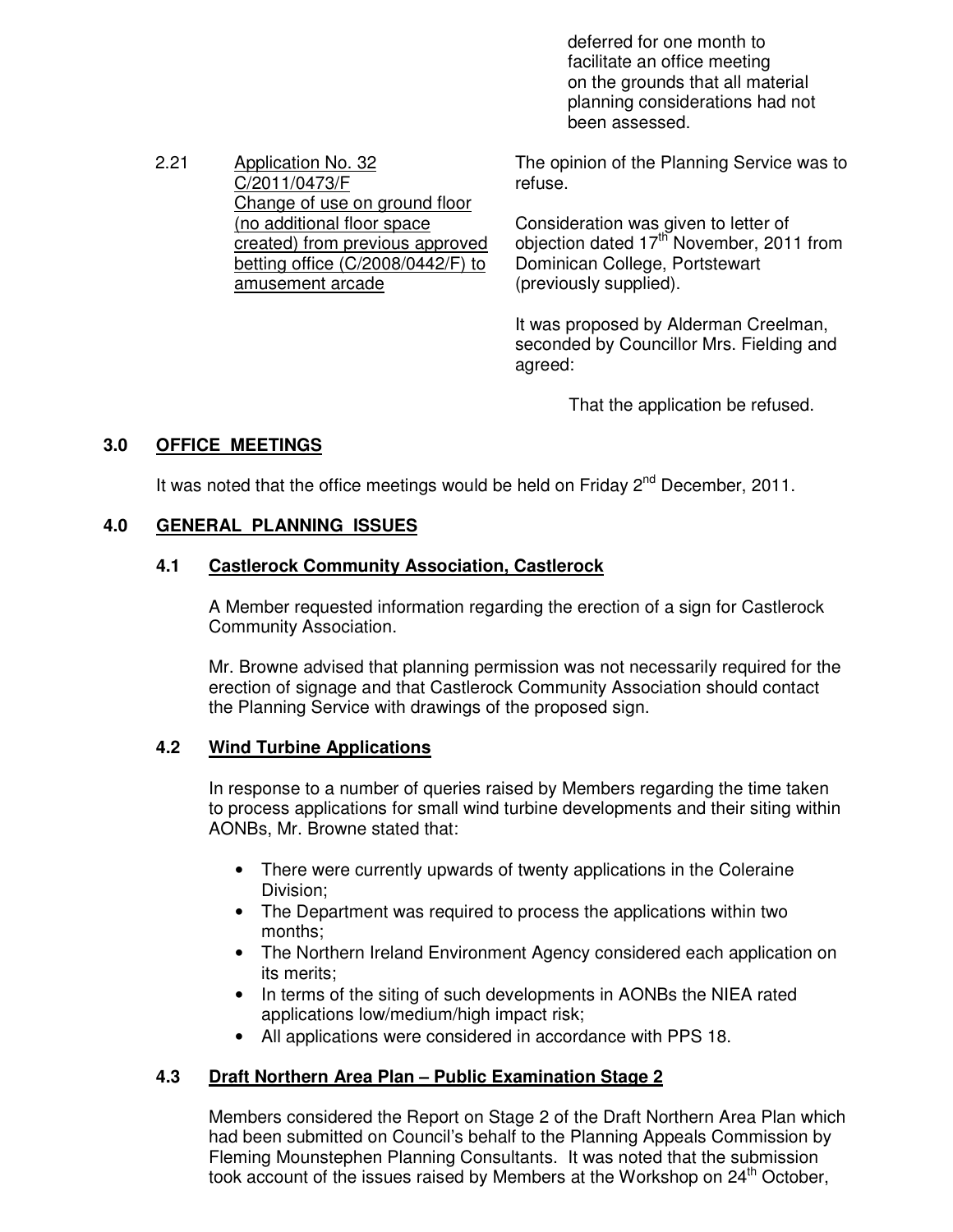2011. Members endorsed the report and retrospectively approved its submission to the Public Examination.

### **5.0 CORRESPONDENCE**

### **5.1 Letter from The Minister of the Environment - Mr. Alex Attwood**

The Principal Administrative Officer advised Members of a letter received from the Minister of the Environment regarding Ballycairn Road, Coleraine and Causeway Street, Portrush, stating that his deliberations were not yet complete and he would take into account concerns raised by Council. Members were also advised that enquiries were put to the Minister regarding the Kiddieland application. Again, Council's concerns regarding this application would be taken into account by the Minister in due course.

### **5.2 The Planning (Fees) (Amendment No. 2) Regulations (Northern Ireland) 2011 (S. R. 2011 No. 398)**

The Principal Administrative Officer presented a letter dated 22<sup>nd</sup> November, 2011 from Planning Policy Division regarding an increase in planning application fees which were due to come into effect on  $12<sup>th</sup>$  December, 2011 (circulated to each member).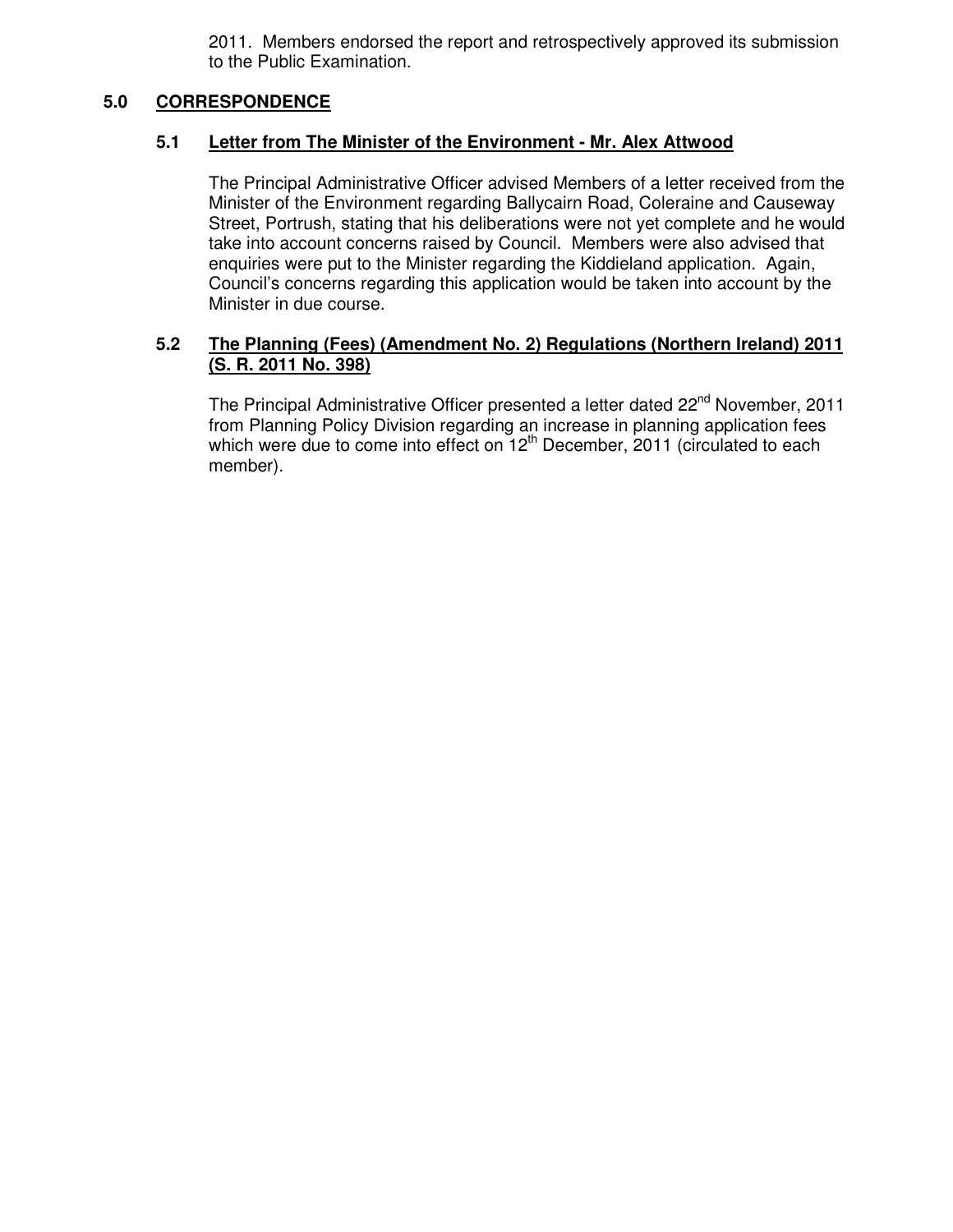### **LEISURE AND ENVIRONMENT COMMITTEE**

### **6 th December, 2011.**

| <b>Present:</b>            | Councillor A. S. Cole, in the Chair<br>The Mayor, J. M. Bradley<br>The Deputy Mayor, Councillor W. A. King<br><b>Aldermen</b>                                                                                                         |                                                                                                                                                                                     |  |
|----------------------------|---------------------------------------------------------------------------------------------------------------------------------------------------------------------------------------------------------------------------------------|-------------------------------------------------------------------------------------------------------------------------------------------------------------------------------------|--|
|                            |                                                                                                                                                                                                                                       |                                                                                                                                                                                     |  |
|                            |                                                                                                                                                                                                                                       |                                                                                                                                                                                     |  |
|                            |                                                                                                                                                                                                                                       |                                                                                                                                                                                     |  |
|                            | W. T. Creelman<br>M. T. Hickey (Mrs.)                                                                                                                                                                                                 | N. F. Hillis<br>W. J. McClure                                                                                                                                                       |  |
|                            | <b>Councillors</b>                                                                                                                                                                                                                    |                                                                                                                                                                                     |  |
|                            | C. S. Alexander (Ms.)<br>(Items $1.0 - 12.4$ )<br>C. Archibald<br>D. D. Barbour<br>G. Duddy<br>E. P. Fielding (Mrs.)<br>M. Fielding<br><b>B.</b> Fitzpatrick<br>D. Harding<br>(Items $1.0 - 12.3$ )                                   | R. J. Holmes<br>R. A. Loftus (Mrs.)<br>W. McCandless<br>(Items $3.2 - 12.5$ )<br>D. McClarty<br>(Items $11.0 - 12.5$ )<br>G. L. McLaughlin<br>(Items $1.0 - 12.4$ )<br>A. McQuillan |  |
| Officers in<br>Attendance: | Town Clerk and Chief Executive, Corporate Director of<br>Environmental Services, Corporate Director of Leisure and<br>Development, Senior Technical Officer (Items 11.0 - 12.0),<br>Outdoor Recreation Manager (Items 3.2 – 12.4) and |                                                                                                                                                                                     |  |

### **Apology:** Councillor Ms. Boyle

#### **1.0 WELCOME**

The Chairman welcomed everyone to the meeting.

### **2.0 "IN COMMITTEE"**

It was agreed to discuss items to be heard "In Committee" at the end of the meeting.

Administrative Assistant.

### **3.0 ENVIRONMENTAL SERVICES' REPORT**

 The Report of the Corporate Director of Environmental Services was considered (previously supplied).

Matters arising:

### **3.1 Fly Tipping Framework**

Consideration was given to this Framework, as detailed in the report.

### **Recommended:**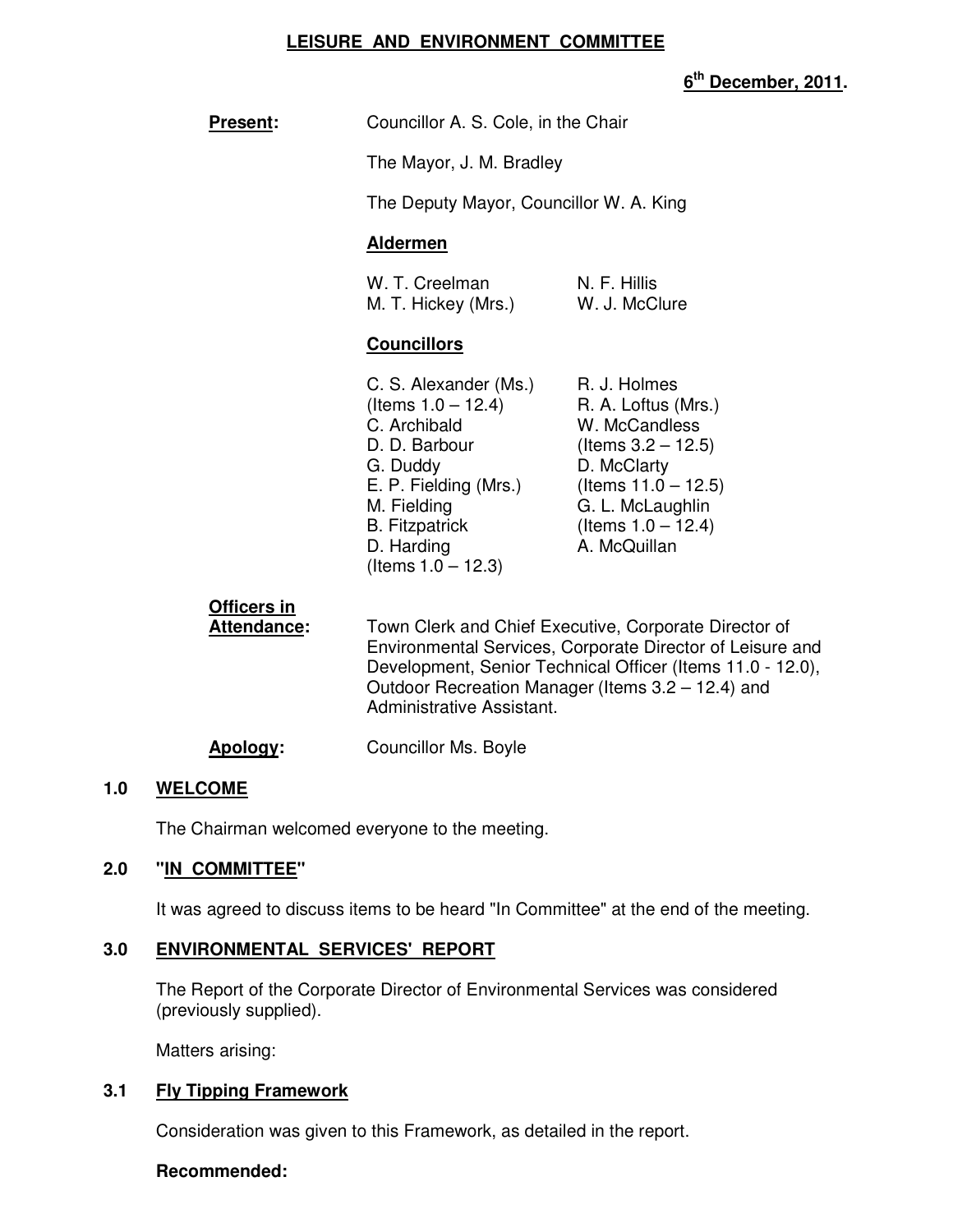That Council do not sign the Framework as currently drafted but seek further discussions with NIEA in an effort to further reflect the Local Government position in the setting of demarcation limits.

### **3.2 Lansdowne Car Park**

Consideration was given to information on this topic, as detailed in the report.

### **Recommended:**

That Council support DRD's amended car parking solution at this location.

Members noted the scheme excluded the need for Council to transfer any lands to DRD.

### **3.3 Cinema Licence**

### **3.3.1 The Playhouse Cinema, 47-51 Main Street, Portrush**

An application for grant of a Cinema Licence had been received from Mr. A. J. Murphy.

Days and times on which it is intended to provide cinematograph exhibitions:

Monday/Tuesday – Sunday/Monday: 10.00 a.m. – 2.00 a.m.

#### **Recommended:**

That a Cinema Licence be granted subject to no PSNI objections and compliance with any recommendations made by Northern Ireland Fire and Rescue Service and Council's Licensing Department, inclusive of the following special conditions:

- All requirements as contained within Night Safe Coleraine Code of Best Practice 2008.
- All door supervisors employed must be licensed with a scheme recognised by Coleraine Borough Council.

### **3.4 Entertainment Licences**

### **3.4.1 Kilrea G.A.C. Community Hall, 130 Drumagarner Road, Kilrea**

An application for grant of an Entertainment Licence had been received from Mr. P. McAteer.

Days and times on which it is intended to provide entertainment:

14 unspecified days in the year, Monday - Sunday, 11.30 a.m. – 1.00 a.m.

### **Recommended:**

That an Entertainment Licence be granted subject to any recommendations made by Council's Licensing Department and inclusive of the following special conditions:

• The occupancy of the Main Hall is restricted to a maximum number of 240 persons being permitted at any one time.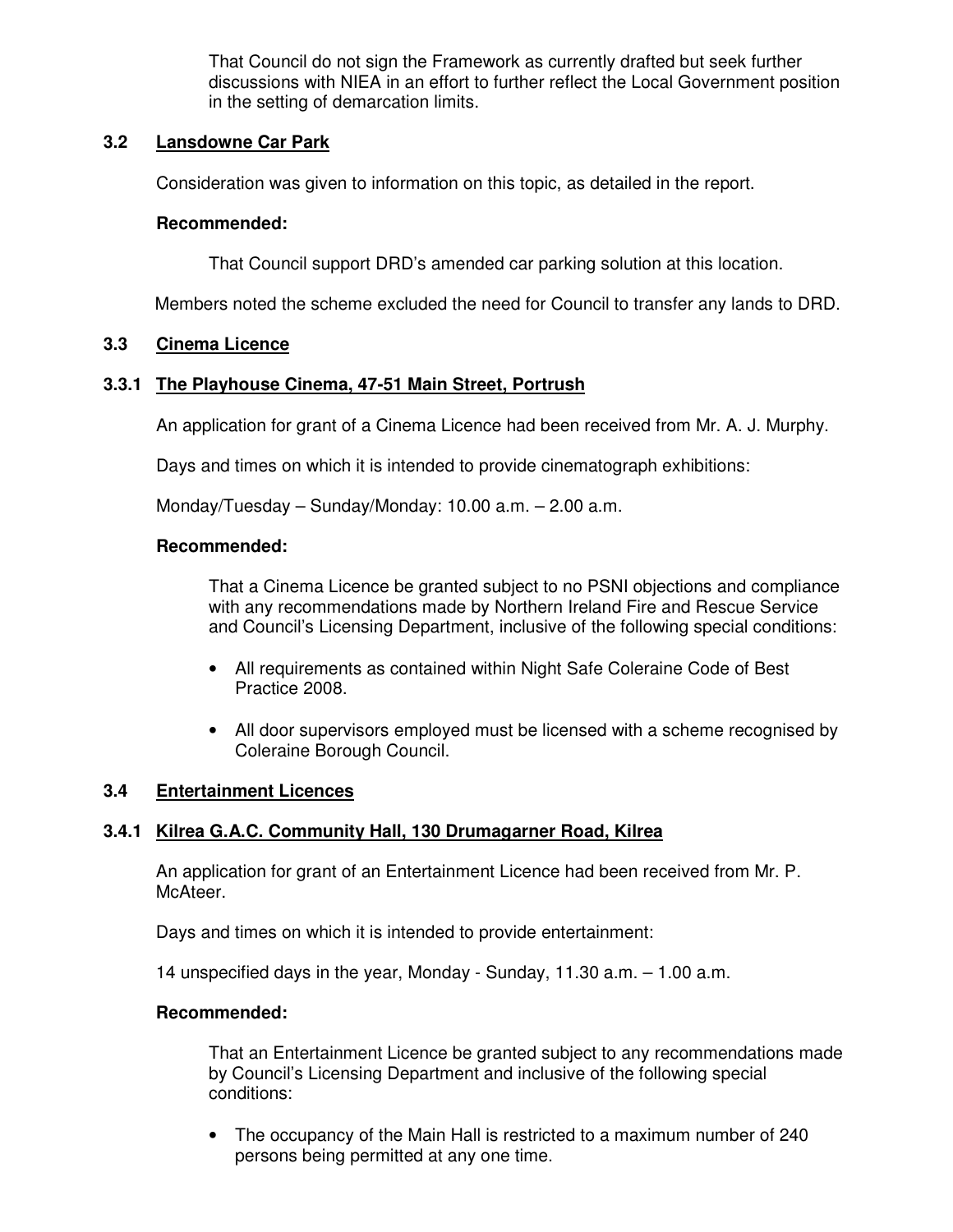- The ground floor sports room is restricted to a maximum number of 50 persons being permitted at any one time.
- All requirements as contained within Night Safe Coleraine Code of Best Practice 2008.
- All door supervisors employed must be licensed with a scheme recognised by Coleraine Borough Council.

### **3.4.2 The Ice House, 9-10 The Promenade, Portstewart**

An application for grant of an Entertainment Licence had been received from Mr. R. Higgins.

Days and times on which it is intended to provide entertainment:

 Monday/Tuesday – Saturday/Sunday 11.30 a.m. – 1.00 a.m. Sunday 12.30 p.m. - Midnight

#### **Recommended:**

That an Entertainment Licence be granted subject to no PSNI objections and compliance with any recommendations made by Northern Ireland Fire and Rescue Service and Council's Licensing Department, inclusive of the following special conditions:

- The nature of Entertainment is restricted to **non amplified music.**
- All requirements as contained within Night Safe Coleraine Code of Best Practice 2008.
- All door supervisors employed must be licensed with a scheme recognised by Coleraine Borough Council.

### **3.4.3 Table Table Restaurant, Riverside Regional Park North, Coleraine**

An application for grant of an Entertainment Licence had been received from Mr. S. McLaughlin.

Days and times on which it is intended to provide entertainment:

 Monday/Tuesday – Saturday/Sunday 11.30 a.m. – 1.00 a.m. Sunday 12.30 p.m. - Midnight

#### **Recommended:**

That an Entertainment Licence be granted subject to no PSNI objections and compliance with any recommendations made by Northern Ireland Fire and Rescue Service and Council's Licensing Department, inclusive of the following special conditions:

- All requirements as contained within Night Safe Coleraine Code of Best Practice 2008.
- All door supervisors employed must be licensed with a scheme recognised by Coleraine Borough Council.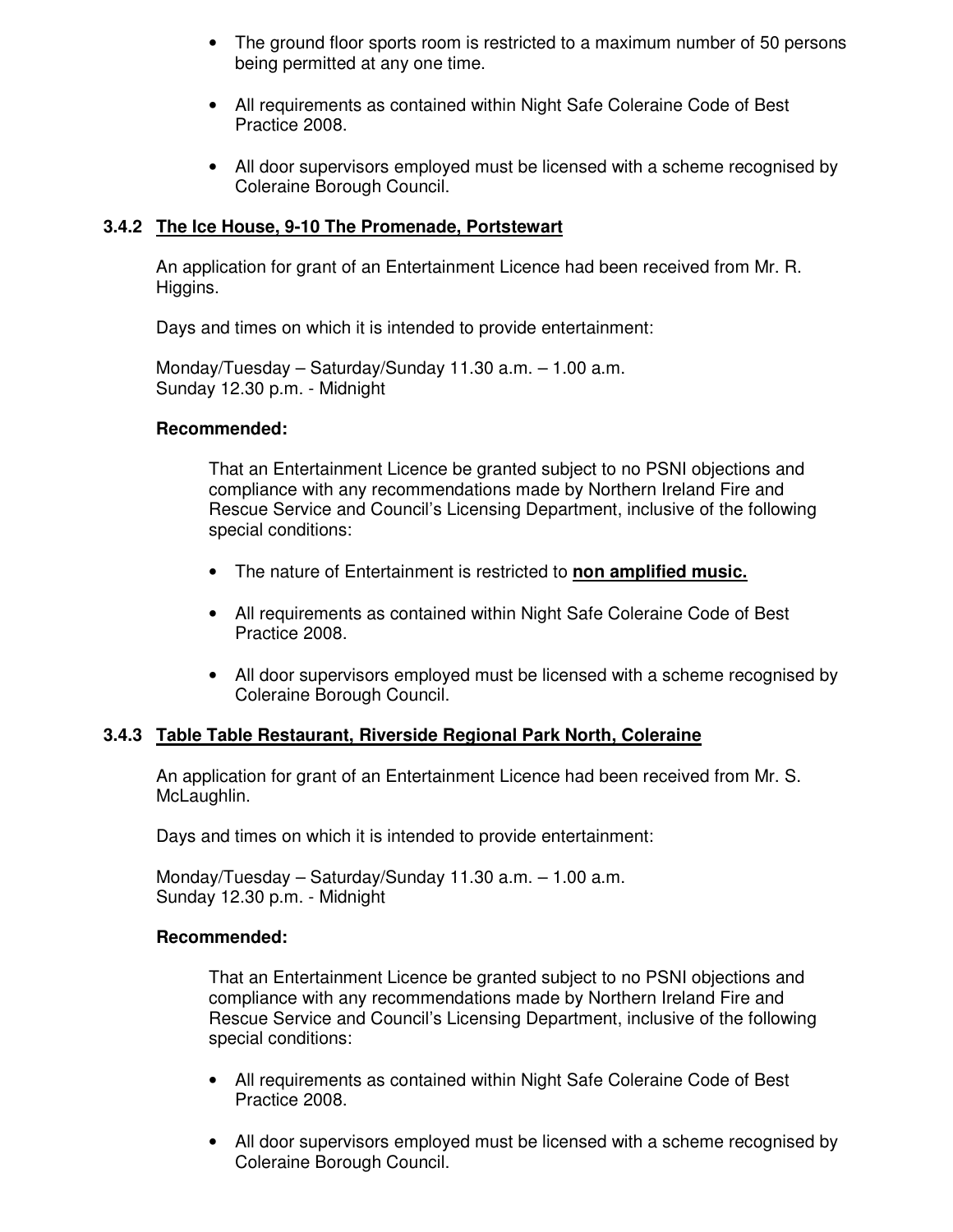### **3.4.4 Best Western Magherabouy House Hotel, 41 Magheraboy Road, Portrush**

An application for Transfer of an Entertainment Licence had been received from Mr. T. Clarke.

Days and times on which it is intended to provide entertainment:

 Monday/Tuesday – Saturday/Sunday 11.30 a.m. – 1.00 a.m. Sunday 12.30 p.m. - Midnight

#### **Recommended:**

That Council transfer the Entertainment Licence from Mr. L. Griffin to Mr. T. Clarke subject to compliance with any recommendations made by Council's Licensing Department, inclusive of the following special conditions:

- All requirements as contained within the Night Safe Coleraine Code of Best Practice 2008.
- All door supervisors employed within the licensed premises must be registered with a scheme recognised by Coleraine Borough Council.
- The licence shall adopt in full all conditions pertaining to Appendix  $E -$ Additional Conditions for Places of Entertainment Providing Dance Events.

These conditions shall be met by providing the following:

- (a) First aid boxes
- (b) Written drugs policy
- (c) Incident log book
- (d) Registration of door supervisors
- (e) Agreed signage re: admissions/searches
- (f) Access for free drinking water
- (g) Drugs information leaflets
- (h) Cloakroom facility
- (i) Registration of female door supervisors
- (j) Trained medical cover
- (k) Designated rest area
- (l) Air conditioning
- (m) In-house training for staff.

Requirements (i) and (k) will be individually assessed by Council's Licensing Department to ensure adequate arrangements are being provided.

### **3.4.5 The Hecklers Bar, 81 Craigmore Road, Ringsend**

An application for Transfer of an Entertainment Licence had been received from Mr. J. Mullan.

Days and times on which it is intended to provide entertainment:

 Monday/Tuesday – Saturday/Sunday 11.30 a.m. – 1.00 a.m. Sunday 12.30 p.m. - Midnight

### **Recommended:**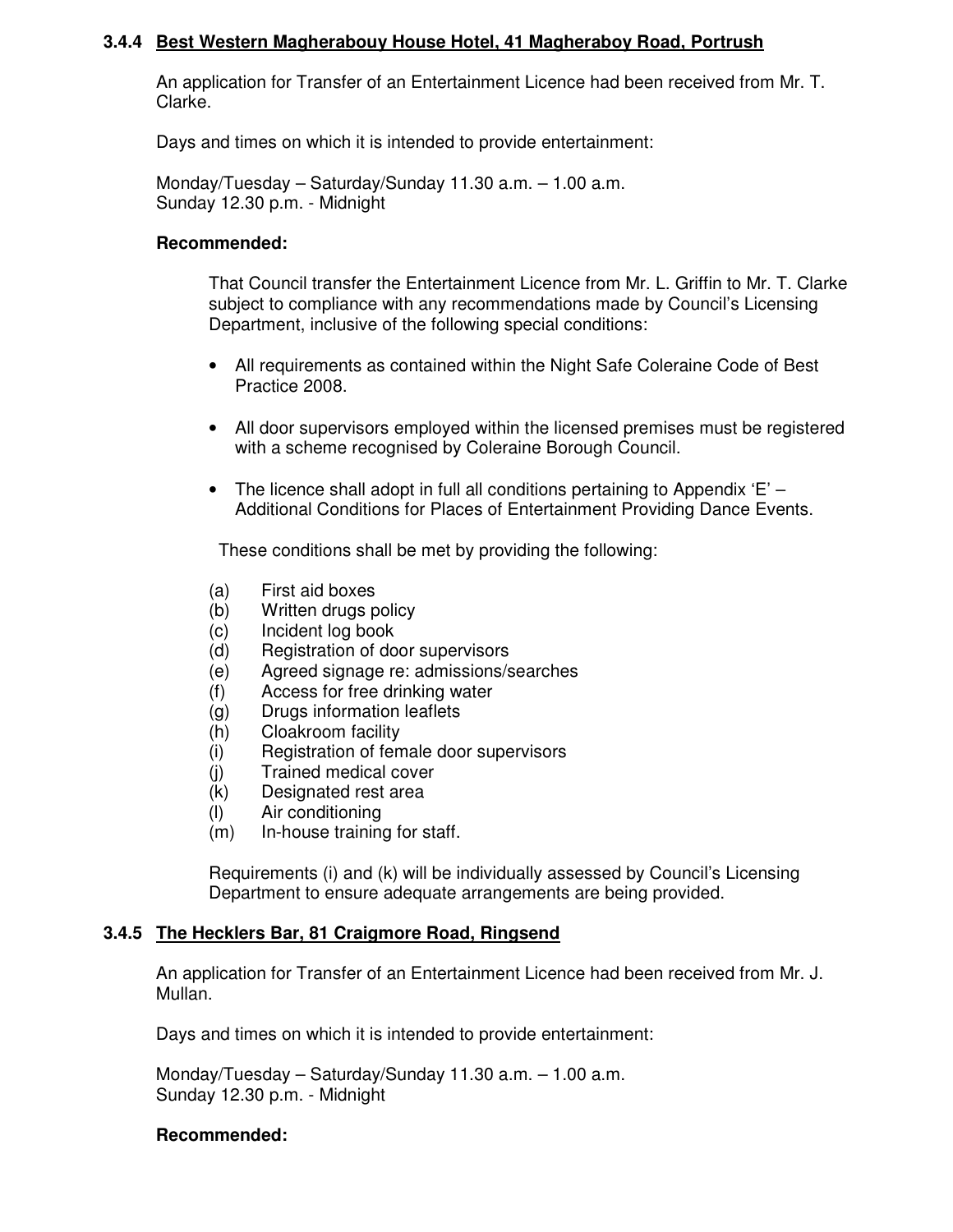That Council transfer the Entertainment Licence from Mr. J. P. McGilligan to Mr. J. Mullan subject to no representations being received within the statutory period, no PSNI objections and compliance with any recommendations made by Northern Ireland Fire and Rescue Service and Council's Licensing Department, inclusive of the following special conditions:

- All requirements as contained within the Night Safe Coleraine Code of Best Practice 2008.
- Security bolt on exit door from pool room to be open when premises are in use.
- Dead lock on exit door from bar to be in open position when premises are in use.
- All door supervisors employed within the licensed premises must be registered with a scheme recognised by Coleraine Borough Council.

### **3.4.6 The Playhouse Cinema, 47-51 Main Street, Portrush**

An application for Variation of an Entertainment Licence was received from Mr. A. J. Murphy.

Variation of Licence to include:

- a) The extending of hours to provide entertainment from 1.00 a.m. 1.30 a.m. on the days Friday/Saturday and Saturday/Sunday.
- b) Varying the nature of entertainment from:

 Dancing, singing or music or other entertainment of the like kind. Public display, contest, match or exhibition of darts and provision of equipment for playing darts.

To Read:

Dancing, singing or music or any other entertainment of the like kind and any entertainment which consists of or includes, any public contest match, exhibition or display of:

- (a) Boxing, wrestling, judo, karate or any similar sport.
- (b) Billiards, pool, snooker or any similar game.
- (c) Darts

### **Recommended:**

That a Variation of Licence be granted subject to no objections being received from PSNI and inclusive of all special conditions pertaining to the current Entertainment Licence.

### **4.0 For information**

Members noted information on the following topics, as detailed in the report:

- Top Award for Coleraine Borough Council for Supporting Health in the Borough
- Building Control
- Electric Blanket Testing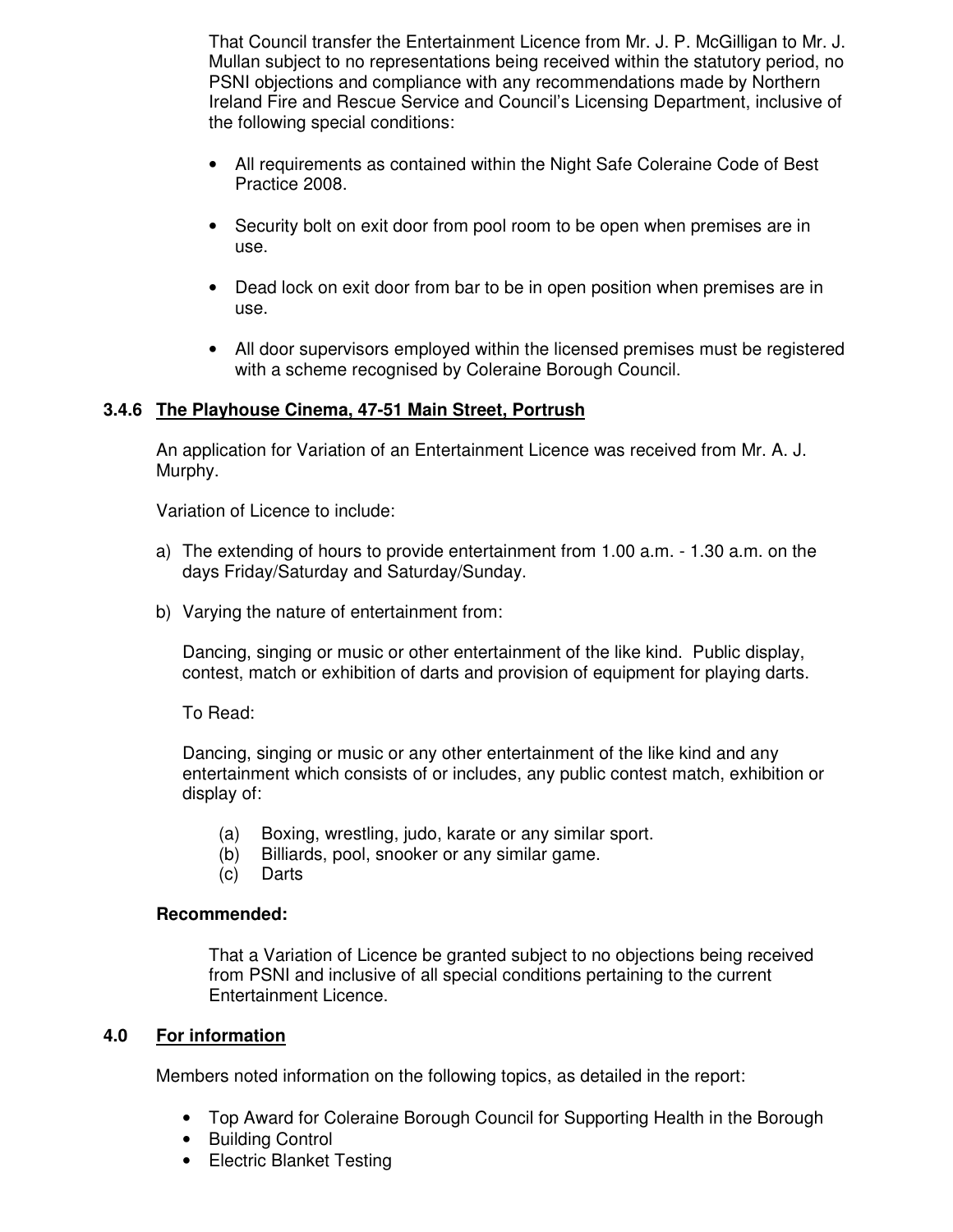### **5.0 LEISURE SERVICES' REPORT**

 The Report of the Corporate Director of Leisure and Development was considered (previously supplied).

Matters arising:

### **5.1 Northern Ireland Special Festival of Pool**

A request had been received from the Northern Ireland Special Festival of Pool for financial assistance towards the costs of staging the Northern Ireland Special Festival of Pool at the Lodge Hotel, Coleraine from  $14^{\text{th}} - 17^{\text{th}}$  November, 2011.

Members noted that the request had not been received in time for the November Leisure and Environment Committee Meeting.

### **Recommended:**

 That Council contribute £1,000 retrospectively to the Northern Ireland Special Festival of Pool.

Members noted that future applications would be subject to the new Grant Policy criteria**.** 

### **5.2 For Information**

Members noted information on the following topics, as detailed in the report.

- Update on Market Yard and Coleraine Museum
- Parker Avenue Football Pitch

### **6.0 DUALLING OF A26**

The Town Clerk and Chief Executive advised he had received a letter from the office of the Minister of Regional Development advising that development work on the A26 project would continue with the aim of publishing the Draft Orders and Environmental Statement in 2012. A date had still to be arranged for a meeting with the Minister.

### **7.0 DERELICT BUILDINGS**

A member requested an update on derelict buildings at Crocknamack Street and The Metropole, Portrush. The Corporate Director of Environmental Services advised that negotiations were continuing regarding Crocknamack Street and files were being prepared for The Metropole building.

### **8.0 BBC SPORTS PERSONALITY OF THE YEAR 2011**

 A member advised that Darren Clarke had been nominated for BBC Sports Personality of the Year and sought Council's support. The Town Clerk and Chief Executive advised that his family had been in touch with officers regarding support.

### **9.0 UNPAID RATES**

 A member requested figures for unpaid rates in the Borough. The Town Clerk and Chief Executive advised that figures would be brought to a future meeting.